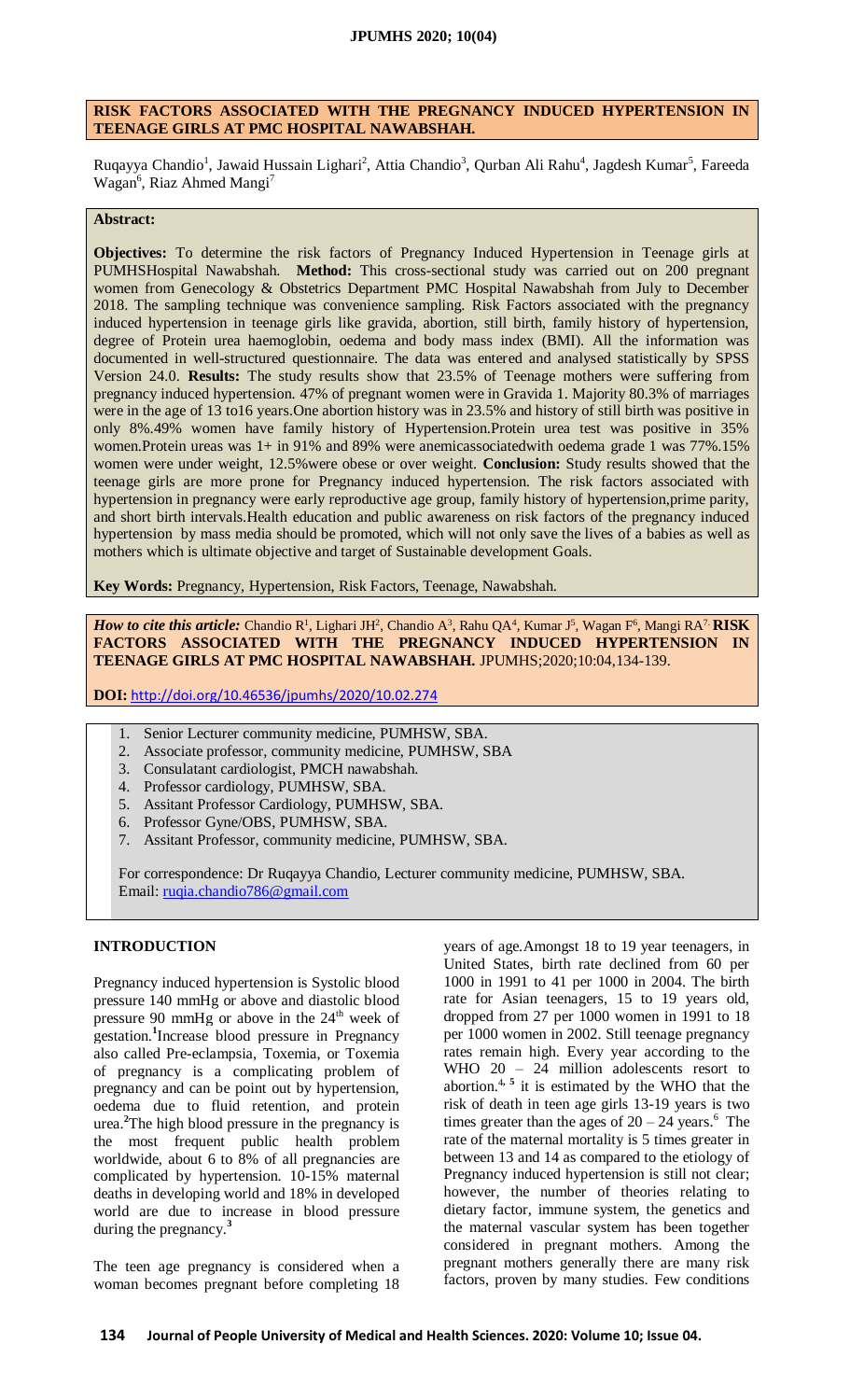which can enhance the risk of PIH include the pre-existing HTN, diseases of kidney , diabetes, HTN with a previous pregnancy, Age of mother less than 20 or more than 40, or triplet pregnancy, nulli-parity, and pre-pregnancy obesity.**<sup>7</sup>**

In some studies, obesity before pregnancy is the high risk of the pregnancy in Adolescent pregnant girls analogous with the stage when the physical, emotional and the psychological changes ongoing from childhood to adult. Adolescent pregnant girls analogous with the stage when the physical, emotional and the psychological changes ongoing from childhood to adulthood with social development.**<sup>8</sup>** Study conducted in Bangladesh where the prevalence of the social conditions are more or less same as in Pakistan. The teenage pregnant girls above 50% are suffering from high blood pressure, fits, obstructed labour, heavy bleeding after delivery and the other complications of the delivery.**<sup>9</sup>** If the PIH is not treated early it can cause seizures and even maternal morbidity and mortality. Due to these risk factors it is necessary to deliver the patient to prevent these complications, before completion of 37 weeks' gestation. The symptoms of HTN vary in each pregnant women which may include protein urea, oedema (swelling), gets weight suddenly,changes in vision such as blurred or double vision, nausea, vomiting, pain in the abdomen of the right side or the pain in the stomach, or passing urine in decreased amount, changes the functions of the liver and the kidney function tests. Diagnosis is based on the hypertension levels, and other symptoms which can help to establish PIH. Tests for pregnancyinduced hypertension may include the monitoring

the blood pressure, assessment of oedema, frequent weight measurement, examination of eyes to check for retinal changes, liver functioning test, creatinine clearance test ,bleeding and clotting time measurement.**2, 10, 11** The knowledge about the important risk factors and prevalence of the Pregnancy induced hypertension in teenage pregnancy can be helpful for differentiating the patients who are at high risk to develop the disorders of high blood in the population of our country. There is no ideal age for first pregnancy and no evidence to support the view that a particular age is safe for 1st pregnancy, but mother's age from 20 to 29 years for the child bearing is less hazardous. $12-15$ 

The purpose of this study is to observe the risk factors of (PIH) in teenage girls to recognize the burden of this diseases; as effective measures should be taken to decrease in morbidity and mortality in both teen age pregnant mother and their foetus.

#### **MATERIAL & METHODS:**

This cross-sectional study was carried out on 200 pregnant women from Genecology & Obstetrics Department PMC Hospital Nawabshah. The sampling technique was convenience sampling. Risk Factors associated with the pregnancy induced hypertension in teenage girls like gravida, abortion, still birth, family history of hypertension, degree of Protein urea haemoglobin, oedema and body mass index (BMI). All the information was documented in well-structured questionnaire. The data was entered and analysed statistically by SPSS Version 24.0.

#### **RESULTS:**

A total of two hundred 200 pregnant women in third trimester were included and examined for risk factors of pregnancy induced hypertension in Gynecology and Obstetrics department of PMCH Nawabshah.



**Graph No: 1. Frequency of pregnancy induced hypertension in teenage girls.**

Frequency of high blood pressure is 23%, while 77% were normotensive.

### **Table No: 1. GRAVIDA**:

|                | Frequency                | Percentage % |
|----------------|--------------------------|--------------|
| Gravida        |                          |              |
| G!             | 93                       | 47%          |
| G <sub>2</sub> | $\overline{\phantom{a}}$ | 29%          |
| G <sub>3</sub> |                          | 19%          |
| G4             | 13                       | 6%           |
| Total          | 200                      | 100          |

76% of pregnant women were in Gravida 1 and Gravida 2. While only 6% were in Gravida 4.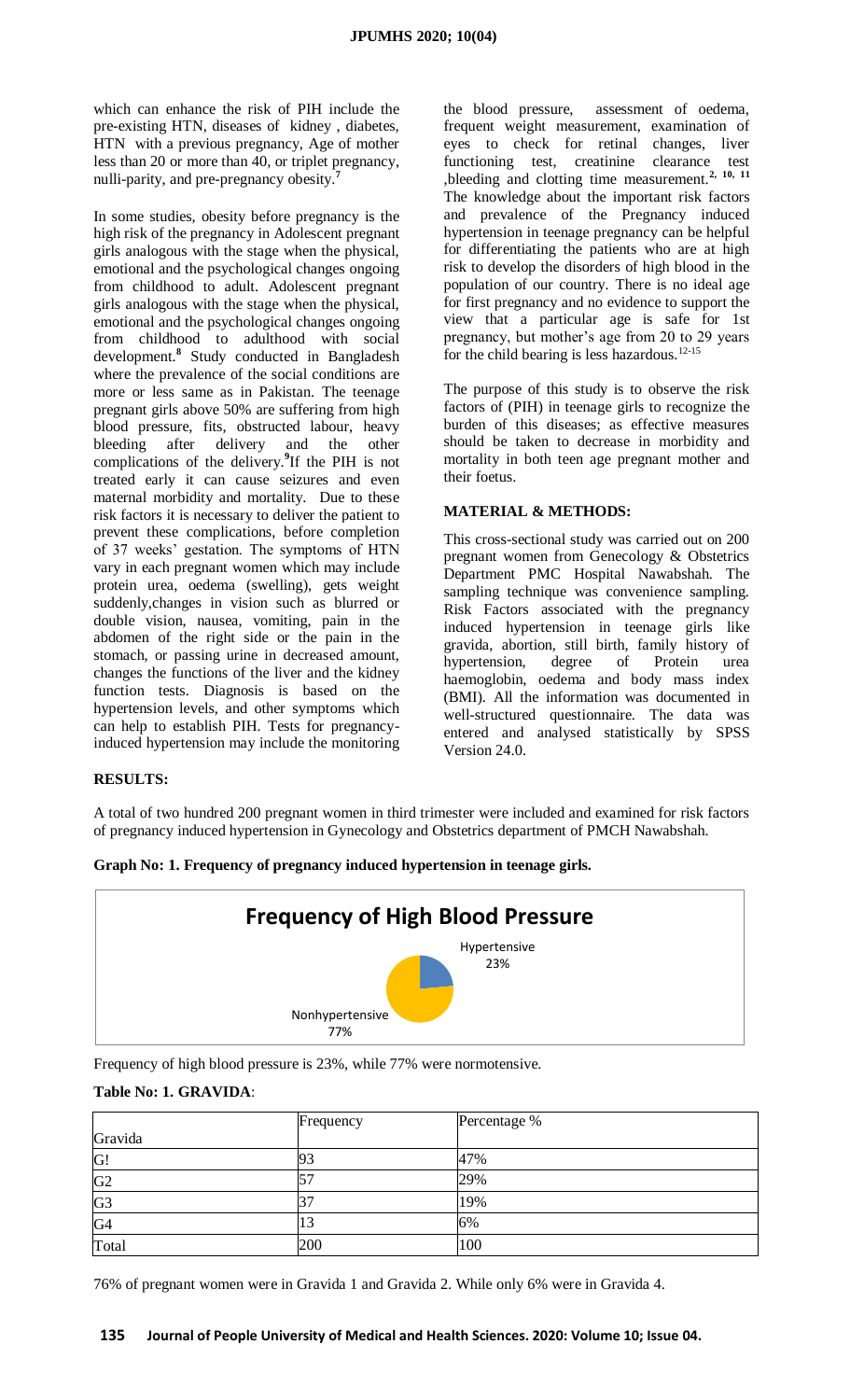# **Graph No: 2. ABORTION**



One abortion history was in 23.5%, while history of three abortions was only in 1%.

# **Graph No: 3. STILL BIRTHS:**



The history of still birth was positive in only 8%.

# **Graph No: 4. STAGE OF PREGNANCY:**



78% women were belonging to  $8<sup>th</sup>$  and  $9<sup>th</sup>$  month of pregnancy, while 22% in  $7<sup>th</sup>$  month.

# **Graph No: 5. FAMILY HISTORY OF HYPERTENSION**



From all 49% women have family history of Hypertension.

# **Graph No: 6. FAMILY HISTORY OF HYPERTENSION**



Protein urea test is positive 35% women.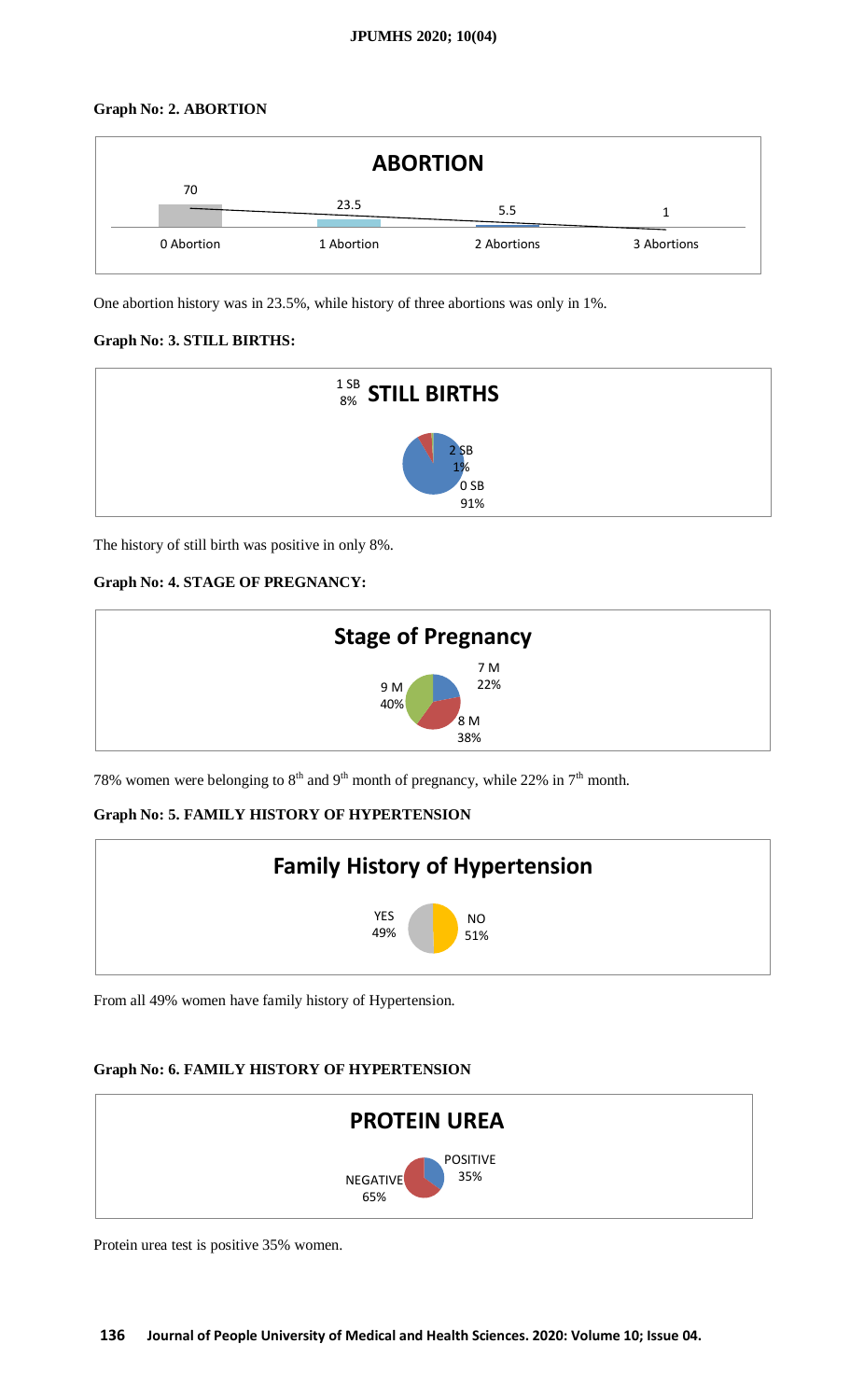### **Graph No: 7. DEGREE OF PROTEIN UREA**



Protein urea was 1+ in 91% while 2+ was in 9% women**.**

### **Graph No: 7. HEMOGLOBIN LEVEL.**



89% were anemic while 11% were non anemic.

### **Graph No: 8. EDEMA**



79% women, edema was positive, while in 21% were negative.

### **Graph No: 8. GRADING OF EDEMA:**

|                | <b>Grading of Edema</b> |         |  |
|----------------|-------------------------|---------|--|
| 77             | ■ Series1<br>15         | 8       |  |
| <b>GRADE 1</b> | <b>GRADE 2</b>          | GRADE 3 |  |

Edema grade 1 was 77%, while grade 3 was only 8%.

# **Graph No: 9. BODY MASS INDEX**



30 women (15%) were under weight, 145 women (72.5%) were normal weight and 25 (12.5%) women were belonging to obese or over weight.

### **DISCUSSION**

The present study was designed to determine the risk factors of hypertension in teenage pregnancy in Gynecology and Obstetrics Departments of Peoples University of Medical and Health sciences Nawabshah. In this study, 200 pregnant women enrolled belonging to the age group of 13-19 years. The study participants were seen for

Pregnancy Induced Hypertension and its associated risk factors in teenage pregnancy.

The study results revealed that the hypertension in teenage pregnancy is 23.5%. The findings about frequency of PIH in present study are similarly reported by the study conducted at Sheikh Zaid Women Hospital Chandka Medical College Larkana at the same age group 13 to 19 years shows frequency of 21.47%. **<sup>16</sup>**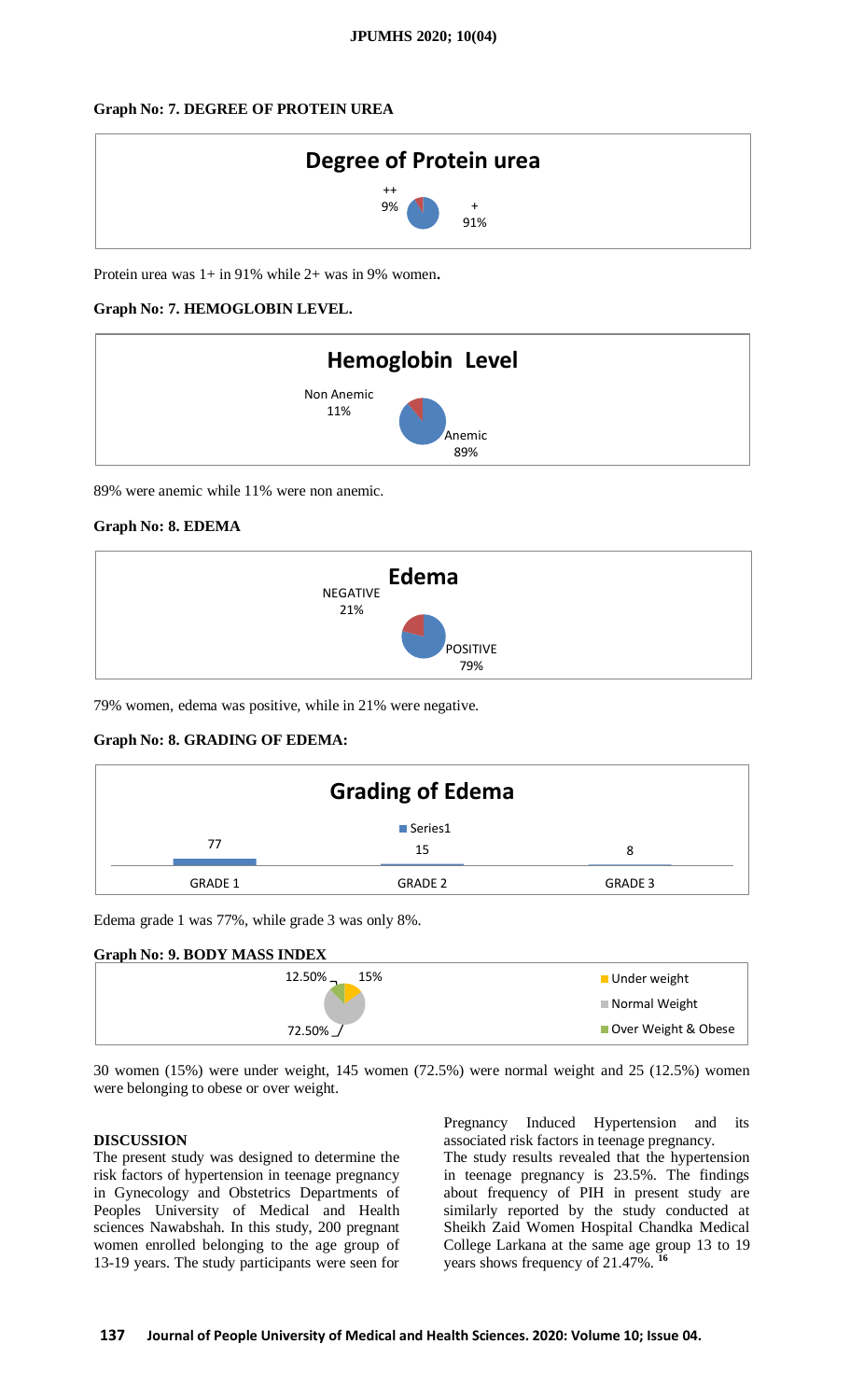The study results regarding family history, 83% frequency of hypertension in teenage have positive family history than with negative family history (17.0%) showing significant association. The study conducted in Baghdad also shows the Family history of hypertension was higher among pregnant teenager with hypertension.This result is also in accordance with the finding of Caroline, 2011 in Southern Brazil.**<sup>17</sup>** She found that significant association between hypertension in pregnancy and family history of hypertension (p  $= 0.001$ ). This result may be explained by genetic susceptibility.**18. 19**

This study results also reveal that total 15% women were under weight and 72.5% were normal weight and 12.5% women were overweight or obese. It has significant association between Pregnancy Induced Hypertension in Teenage girls & Body Mass Index. As the weight of teen age increases, it increases the chances of hypertension. The relationship between obesity and hypertension has been clearly defined in multiple studies across different ethnic and gender groups. The study conducted by Corinna  $\overline{K}$  and et al<sup>20</sup>on optimal body mass index (BMI) thresholds as a marker for high-risk youth to predict hypertension prevalence. In a crosssectional study, youth aged enrolled. They were classified according to their BMI and hypertension status. In moderately and extremely obese youth, the prevalence of hypertension was 3.8% and 9.2%, respectively, compared with 0.9% in normal weight youth.Another study conducted by Bodnar<sup>21</sup>, Lisa M on Pregnancy Body Mass Index and the Occurrence of Severe Hypertensive Disorders of Pregnancy. This study also shows a monotonic dose-response relation between pregnancy BMI and hypertension. Conclusion of this study was the frequency of mild and severe hypertensive disorder of pregnancy increases with increase in BMI.

Pierre, et al<sup>22</sup>, 2011 in Cameroon showing similar results with this study finding with different factors associated to hypertensive disorder in pregnancy.<sup>22</sup> They included early teenage, primi gravida and family history of hypertension. At multivariate analysis, the risk of having hypertension during pregnancy remained three times greater for primi gravida having family history of hypertension.**<sup>2</sup>**

Results of the study also show that the risk of pregnancy induced hypertension significantly increased in prime Gravida (25.8%) than multigravida, this result agree with study of Assis,  $18$  2008, which identified prime parity as a risk factor for pregnancy induced hypertension. Pierre<sup>22</sup>, et al, 2011 in Cameroon, they found that null parity was associated with a nearly 2 fold the risk of developing hypertension disorders in pregnancy, because, an indication of a genetic cause is the observation that women are at greater risk of preeclampsia in their first gravidity if they have a sister or mother who has experienced preeclampsia. There is no any significant association between previous abortions and pregnancy induced hypertension. The results agree with Pierre, et al, 2011 in Cameroon, they

found no association between histories of abortions with induced hypertension.**<sup>20</sup>**

The results also reveal a significant correlation between Pregnancy Induced Hypertension in Teenage pregnancy, oedema and positive protein urea analyzed by Pearson's Correlation Method. This results states that the degree of protein urea and Oedema are strongly associated with pregnancy induced hypertension in teenage girls. This result is showing similarity with the study conducted by [Chesley](https://www.ncbi.nlm.nih.gov/pubmed/?term=Chesley%20LC%5BAuthor%5D&cauthor=true&cauthor_uid=1030794) LC. **<sup>23</sup>**According to which edema of face and hands may be more common in pre-eclampsia than in normal women. The triad of signs -- hypertension, protein urea, and edema is generally accepted as characteristic, though far from specific for pre-eclampsia. Proteinurea is one of the cardinal features of preeclampsia, a common and potentially severe complication of pregnancy, which increases adverse maternal and neonatal outcomes.**<sup>24</sup>**

#### **CONCLUSION:**

Study results showed that the teenage girls are more prone for Pregnancy induced hypertension which is 23.5%. The risk factors associated with hypertension in pregnancy were early reproductive age group from 13 to 19 years were (83%), family history of hypertension (49%), prime parity (47%), and short birth intervals (82%).

Health education and public awareness on risk factors of the pregnancy induced hypertension by mass media should be promoted, which will not only save the lives of a babies as well as mothers which is ultimate objective and target of Sustainable development Goals.

**ETHICS APPROVAL:** The ERC gave ethical review approval

**CONSENT TO PARTICIPATE:** written and verbal consent was taken from subjects and next of kin

**FUNDING:** The work was not financially supported by any organization. The entire expense was taken by the authors

**ACKNOWLEDGEMENTS:** We would like to thank the all contributors and staff and other persons for providing useful information.

**AUTHORS' CONTRIBUTIONS:** All persons who meet authorship criteria are listed as authors, and all authors certify that they have participated in the work to take public responsibility of this manuscript. All authors read and approved the final manuscript.

**CONFLICT OF INTEREST:** No competing interest declared.